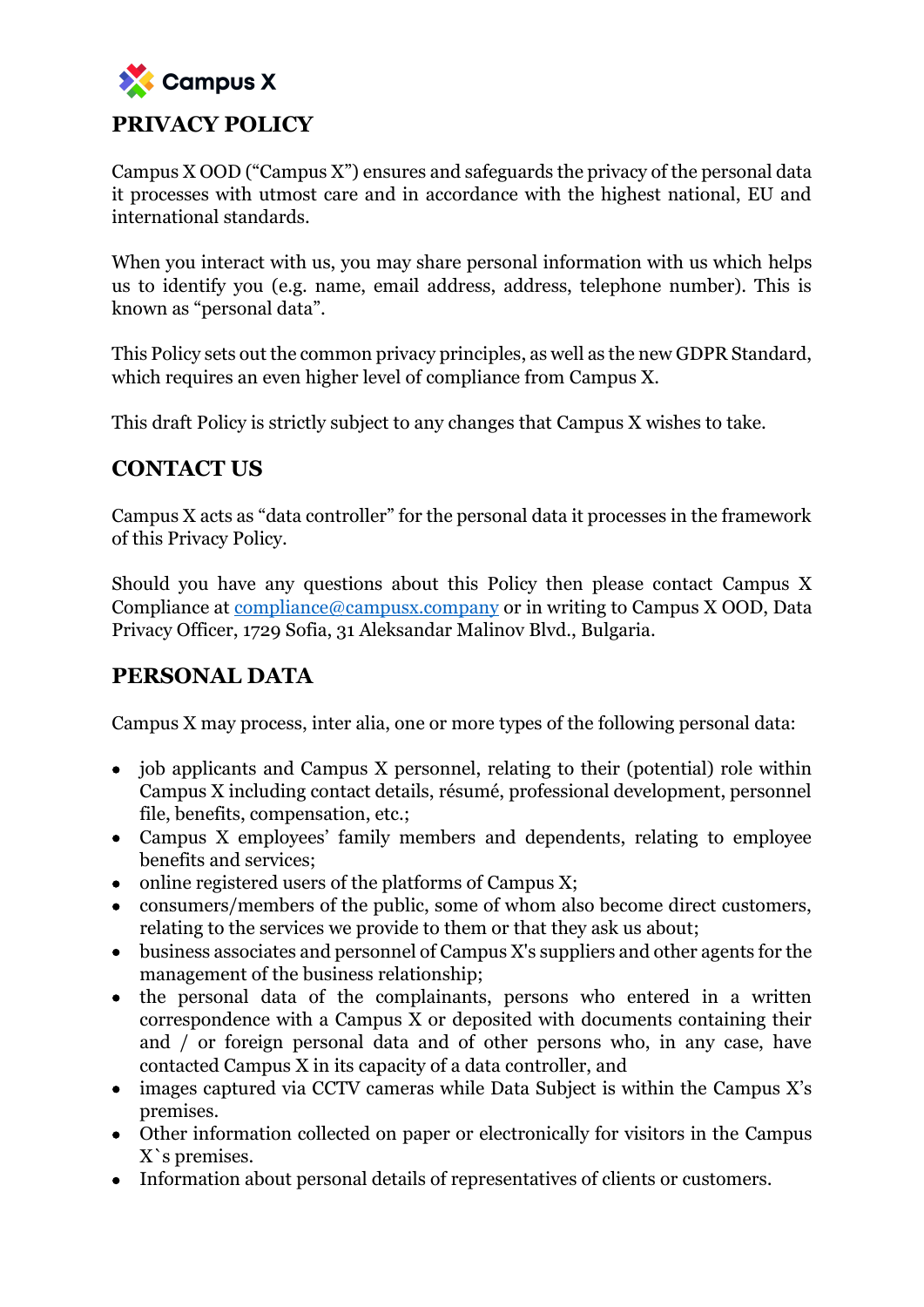

#### **DATA THAT WE COLLECT WHEN YOU INTERACT WITH CAMPUS X SITES**

We use cookies and other tracking technology which collect certain kinds of information when you interact with our site. Please see our [Cookie Notice](http://docs.wixstatic.com/ugd/0b1371_b6867fe2dad641d6ab0730071bffe16a.pdf) for information on these technologies and your rights in relation to them.

### **LEGAL BASIS FOR US PROCESSING YOUR DATA**

There are a number of different grounds that we are lawfully able to process your personal data under the requirements of the EU Data Protection law, as follows:

#### • **Legitimate interests**

Campus X may process your data where it is necessary for the purposes of the legitimate interests pursued by Campus X or by a third party, except where such interests are overridden by the interests or fundamental rights or freedoms, which require protection of personal data.

#### • **Consent**

In certain circumstances, we will seek to obtain your explicit consent before we undertake certain processing activities with your personal data. This means that:

- o you have to give us your consent freely, without us putting you under any type of pressure
- $\circ$  vou have to know what you are consenting to so we'll make sure we give you enough information
- o you should only be asked to consent to one processing activity at a time – we therefore avoid "bundling" consents together so that you don't know exactly what you're agreeing to, and
- o you need to take positive and affirmative action in giving us your consent – we're likely to provide a tick box for you to check so that this requirement is met in a clear and unambiguous fashion.

#### • **Performance of our contract**

In some case, we will need to process your personal data in order to execute the obligations under our contract or in order to undertake the necessary steps to enter into a contract.

• **Compliance with legal obligation**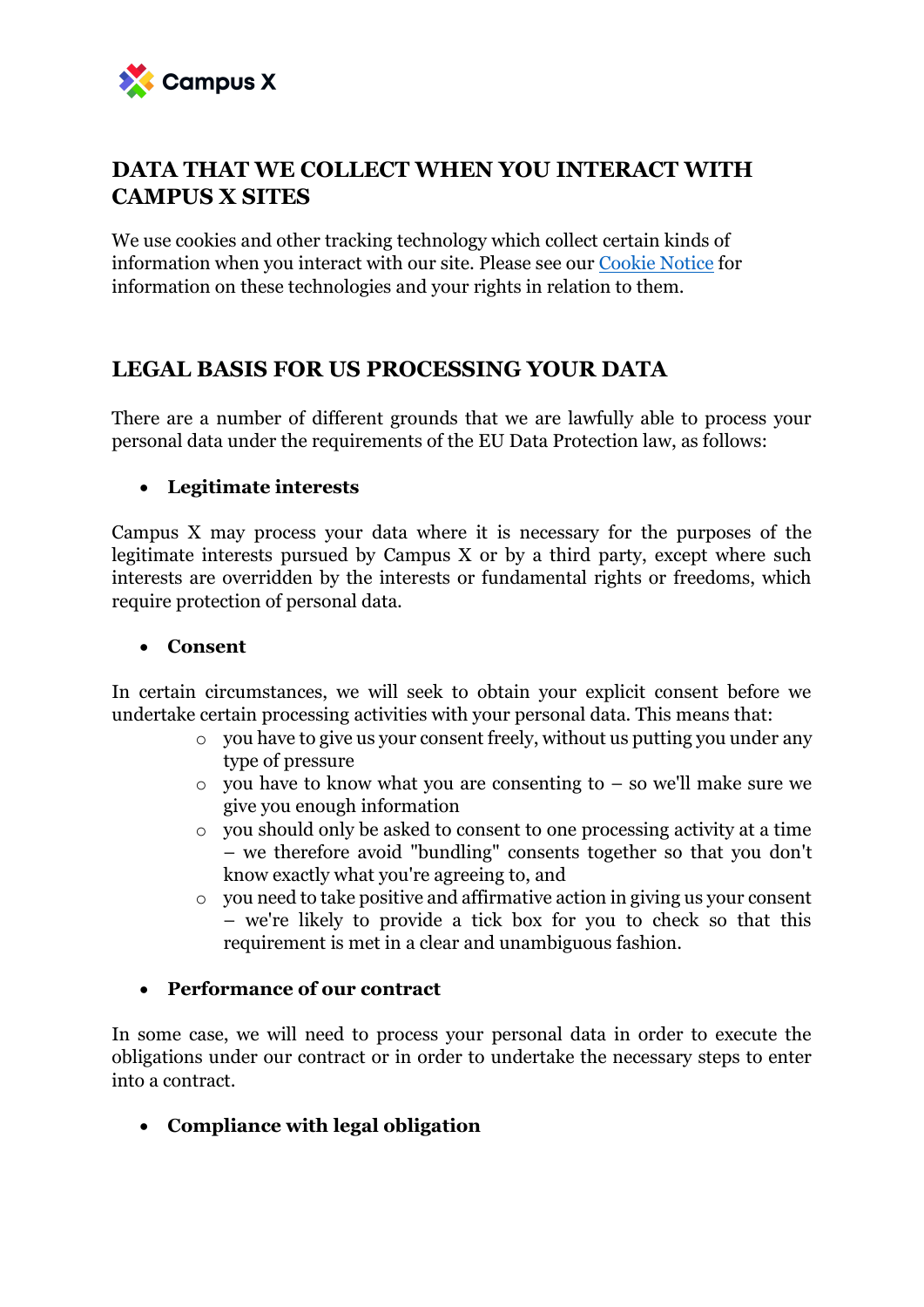

Processing of your personal datа may also be needed for compliance with a legal obligation to which Campus X is subject, for example, because of a request by a tax authority or in connection with any anticipated litigation.

We do not think that any of the above activities prejudice you in any way. However, you do have the right to object to us processing your personal data in certain circumstances.

# **PRINCIPLES OF PROCESSING**

Campus X shall process Personal Data in full observance of the following principles:

| Lawfulness,                                | Personal Data shall be processed lawfully, fairly and in a                                                                                                                                                                                                                                    |
|--------------------------------------------|-----------------------------------------------------------------------------------------------------------------------------------------------------------------------------------------------------------------------------------------------------------------------------------------------|
| fairness<br>and                            | transparent manner in relation to the Data Subject.                                                                                                                                                                                                                                           |
| transparency                               |                                                                                                                                                                                                                                                                                               |
| Purpose limitation                         | Personal Data shall be collected for specified, explicit and<br>legitimate purposes and not further processed in a manner<br>that is incompatible with those purposes.                                                                                                                        |
| Data minimization                          | Personal Data shall be adequate, relevant and limited to what<br>is necessary in relation to the purposes for which they are<br>processed.                                                                                                                                                    |
| Accuracy                                   | Personal Data shall be accurate and, where necessary, kept up<br>to date.                                                                                                                                                                                                                     |
| Storage limitation                         | Personal Data shall be kept in a form, which permits<br>identification of Data Subjects for no longer than is necessary<br>for the purposes for which the Personal Data are processed.                                                                                                        |
| <i>Integrity</i><br>and<br>confidentiality | Personal Data shall be processed in a manner that ensures<br>appropriate security of the Personal Data, including protection<br>against unauthorized or unlawful processing and against<br>accidental loss, destruction or damage, using appropriate<br>technical or organizational measures. |
| Accountability                             | Campus X, as Data Controller shall be responsible for, and be<br>able to demonstrate compliance with the applicable Data<br>Protection Law.                                                                                                                                                   |

### **RECORDS OF PROCESSING**

Campus X shall maintain an overview of all Processing activities within the organisation (e.g. what kind of data categories are being processed, by whom (which departments or business units) and for which underlying purposes of processing ("Records for Processing").

The Records of Processing shall explicitly state the Lawful Basis and Purpose(s) of Processing.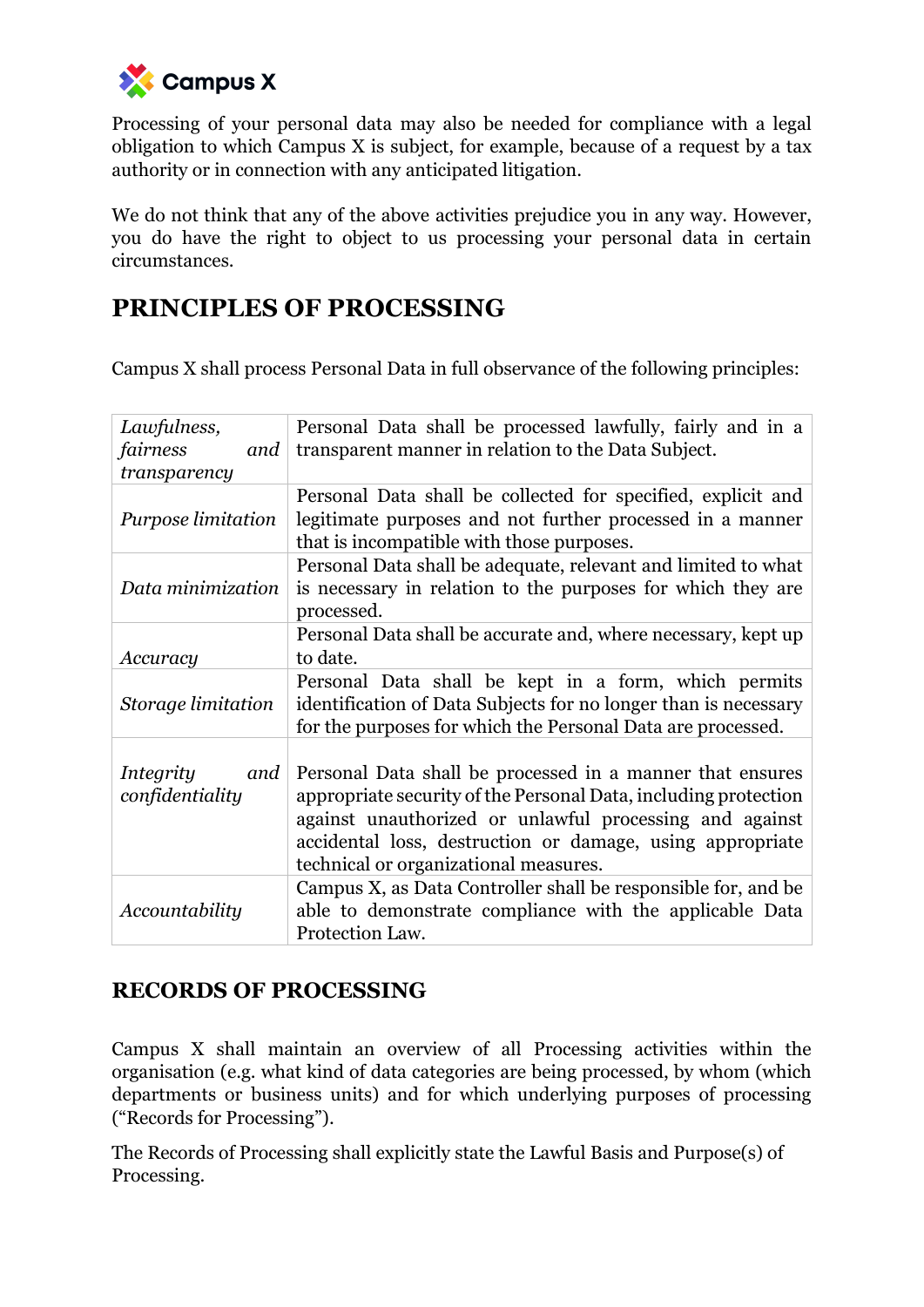

## **DATA MINIMIZATION**

Campus X shall Process Personal Data only if and to the extent it is adequate, relevant and limited to what is necessary to achieving business-related purposes.

Any additional Personal Data, which reaches Campus X (either intentional or accidentally), from other source than Data Subject, is to be treated as a data privacy incident and brought to the attention of the privacy officers.

### **PURPOSE LIMITATION**

Campus X shall Process Personal data for the purposes for which it was originally collected (original purpose). Personal Data may be Processed for purposes different from the original purpose (secondary purpose) only if the secondary purpose is compatible and closely related with the original purpose, as understood by the Data Subject concerned.

Any change in the original Purpose of Processing will be assessed carefully and will be consulted with the responsible privacy officer, before executing any further Processing.

### **ACCURACY AND CONFIDENTIALITY**

All Personal Data processed by Campus X must be kept accurate, complete and up-todate as is necessary for the Purpose(s) of Processing. The personnel of Campus X shall make sure that the Personal Data obtained directly from Data Subjects or indirectly is verified against relevant documentation.

Campus X shall use appropriate technical and organizational measures to safeguard Personal Data, including when third parties are engaged in processing Personal Data on Campus X's behalf.

### **STORAGE LIMITATION**

Campus X shall retain Personal Data in either hard-copy or electronic form (or both) only for a specific period ("Retention period"), which in any case will not be longer than:

- the time needed to accomplish the Purpose of Processing, or
- the period necessary to comply with an retention requirements under the applicable domestic legislation, or
- as advisable in light of an applicable statute of limitations.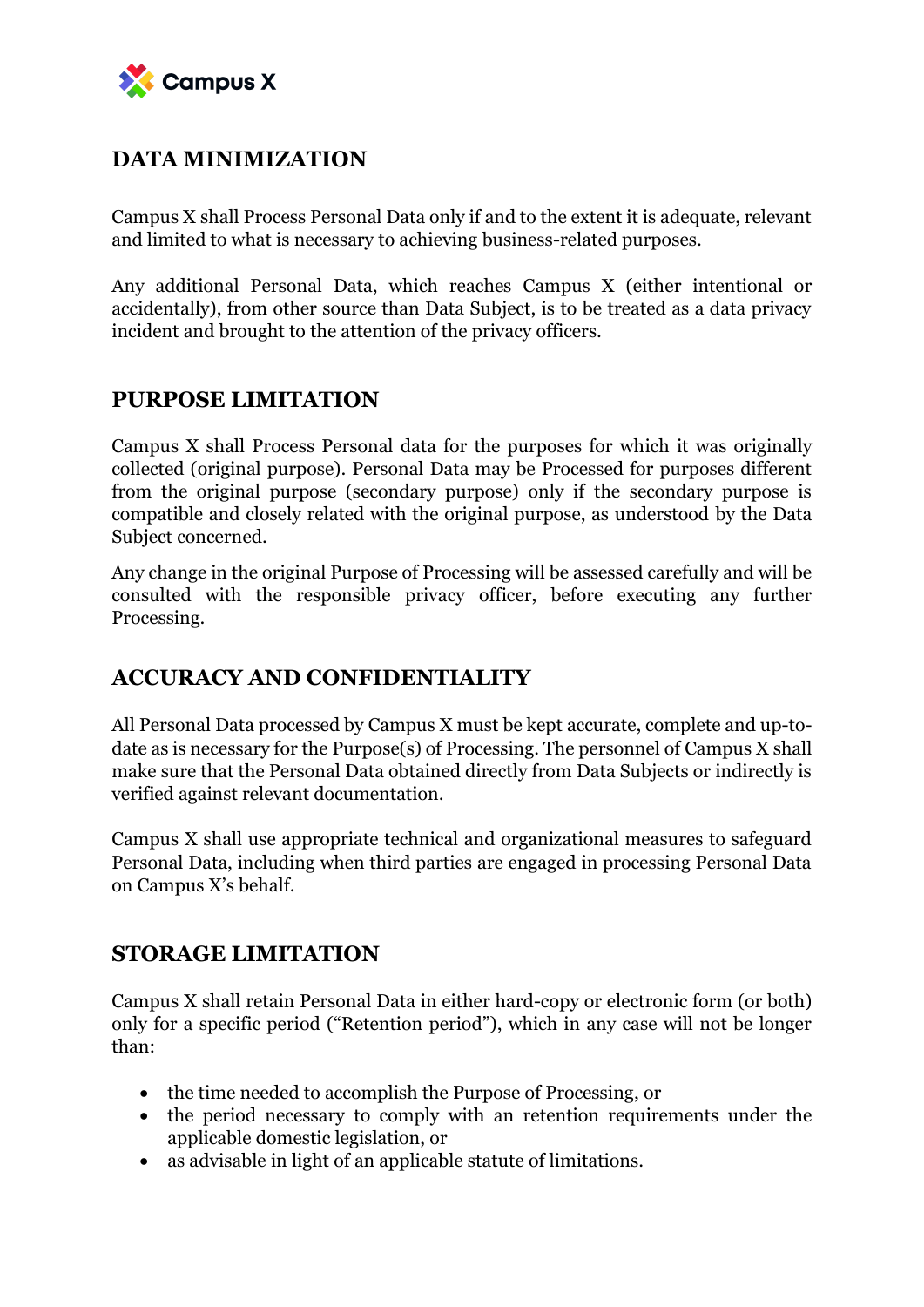

### **TRANSFERS OF PERSONAL DATA**

In the exercise of its business activities, Campus X may transfer data with third parties only once it makes sure that data privacy and security is guaranteed appropriately.

When transferring Personal Data to a third party country outside the EU/EEA, Campus X shall ensure that binding rules, in agreement or otherwise, require to the third party to provide adequate guarantees for the protection of Personal Data are in place.

#### **PERSONAL DATA BREACH**

All information/data breaches must be reported to the responsible privacy officer immediately as per the applicable requirements of the law.

### **INDIVIDUAL RIGHTS**

Under Data Protection Law Data Subjects have the following Individual rights with respect to the processing of their personal data:

| <b>RIGHT TO ACCESS</b>                       | The right to access to the Personal Data processed by Campus<br>X or by a third party vendor on behalf of Campus X.                                                                                                                                                                                                                                                                                                                                               |
|----------------------------------------------|-------------------------------------------------------------------------------------------------------------------------------------------------------------------------------------------------------------------------------------------------------------------------------------------------------------------------------------------------------------------------------------------------------------------------------------------------------------------|
| <b>RIGHT TO</b><br><b>RECTIFICATION</b>      | The right to have inaccurate or incomplete Personal Data<br>amended or erased.                                                                                                                                                                                                                                                                                                                                                                                    |
| <b>RIGHT TO ERASURE</b>                      | The right to have Personal Data permanently removed.                                                                                                                                                                                                                                                                                                                                                                                                              |
| <b>RIGHT TO RESTRICTION</b><br>OF PROCESSING | The right to request that Campus X temporarily or<br>permanently suspends Processing all or some of Personal Data<br>of the Data Subject.                                                                                                                                                                                                                                                                                                                         |
| <b>RIGHT TO DATA</b><br><b>PORTABILITY</b>   | The right to receive their Personal Data, in a structured,<br>commonly used, machine readable and interoperable format,<br>giving them the ability for their Personal Data to be provided<br>to another Data Controller by themselves or the relevant<br>Campus X. Rule: Use appropriate technical<br>and<br>organizational measures to safeguard Personal Data,<br>including when third parties are engaged in processing<br>Personal Data on Campus X's behalf. |